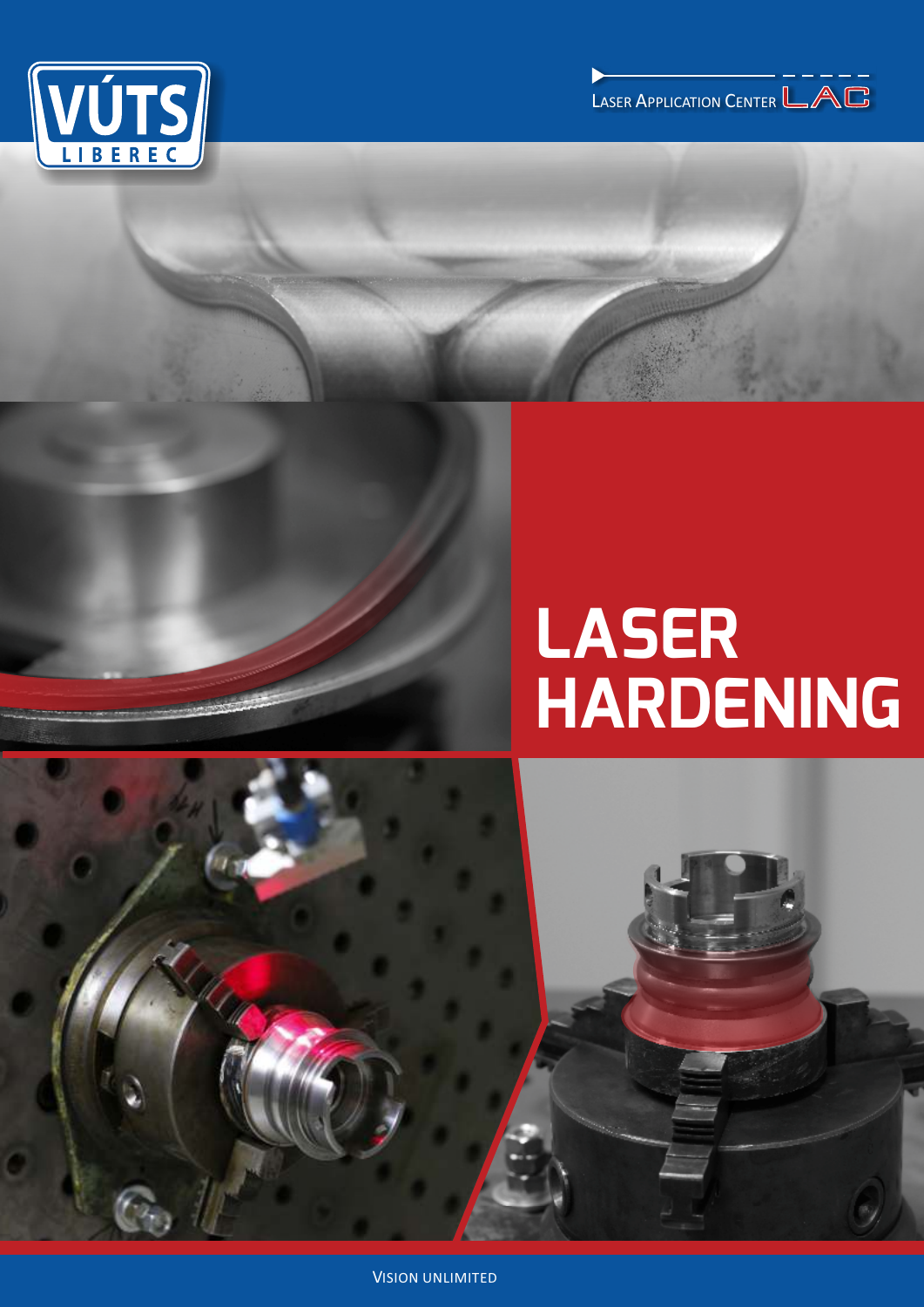



# **LASER HARDENING**

During laser hardening, in comparison with conventional methods, the laser beam intensively heats up only surface layers under melting temperature, while surrounding material is maintained at ambient temperature. Using a laser beam can be quickly and properly heat treated material surface to a depth of 2.5 mm. For laser hardening are used CO<sub>2</sub>, Nd:YAG, fiber and high-power diode laser sources. High-power diode lasers operate with relatively short wavelengths. Absorption received energy in the workpiece material is significantly higher in comparison with other laser types and the efficiency of these lasers is about 35 % ‐ therefore their operation is more economical. This technology is mainly used in the field of materials processing. Laser hardening is used for simple and complex shapes, difficult to reach areas, various holes or grooves, where the focus is on maximum accuracy and minimum deformation. Therefore laser hardening is carried out using modern robotic systems that are accurate and reliable as well.

# **PRINCIPLE OF LASER HARDENING**

Laser hardening is called a heat treatment, where is rapid heating followed by holding time and rapid cooling. The structure of the processed material is affected by several parameters, such as laser beam power and its properties, ability to absorb laser radiation, specific material properties and its microstructure. The holding time is about  $10<sup>3</sup>$  to 10s during hardening process by high‐power diode lasers. For steels, the material undergoes austenization in the heating phase and desirable fine‐grained martensitic structure is formed during subsequent cooling. Heat dissipation, i.e. material cooling, happens directly in the workpiece material. The hardening is done largely without coolant, i.e. directly at ambient atmospheric conditions. The hardening can be carried out under a protective atmosphere of assistance gas to prevent oxidation of the surface.

# **POSSIBILITIES**

Laser hardening can be applied for surfaces of common structural and tool steels, cast iron, and cast iron with lamellar or spheroidal graphite. Condition for hardenability material is the carbon content. Hardened material must have at least 0.22% carbon. Furthermore, the high‐power diode lasers can be used also for hardening of steels with surface pre‐treated by carbonization or nitration. The heating rate is more than 1000  $[K·s<sup>-1</sup>]$  in laser hardening. The heating temperature is adjustable and can be monitored by a pyrometer of infrared camera.

# **ADVANTAGES OF LASER HARDENING**

- ‐ Local surface hardening in exactly required locations with maintained unaffected material tenacity
- ‐ Low temperature deformation
- ‐ On‐line process temperature control
- ‐ High process speed and efficiency
- ‐ No or minimum need for further processing
- ‐ No surface cracks
- ‐ Low surface oxidization
- ‐ Environmentally friendly process
- ‐ Energy efficiency
- ‐ Easy process automation

# **MOST COMMON USE OF LASER**

# **HARDENING**

- ‐ Complex shape casting and dies
- ‐ Shearing and bending tools
- ‐ Bearing housing
- ‐ Gear wheels
- ‐ Turbine blades
- ‐ Piston rings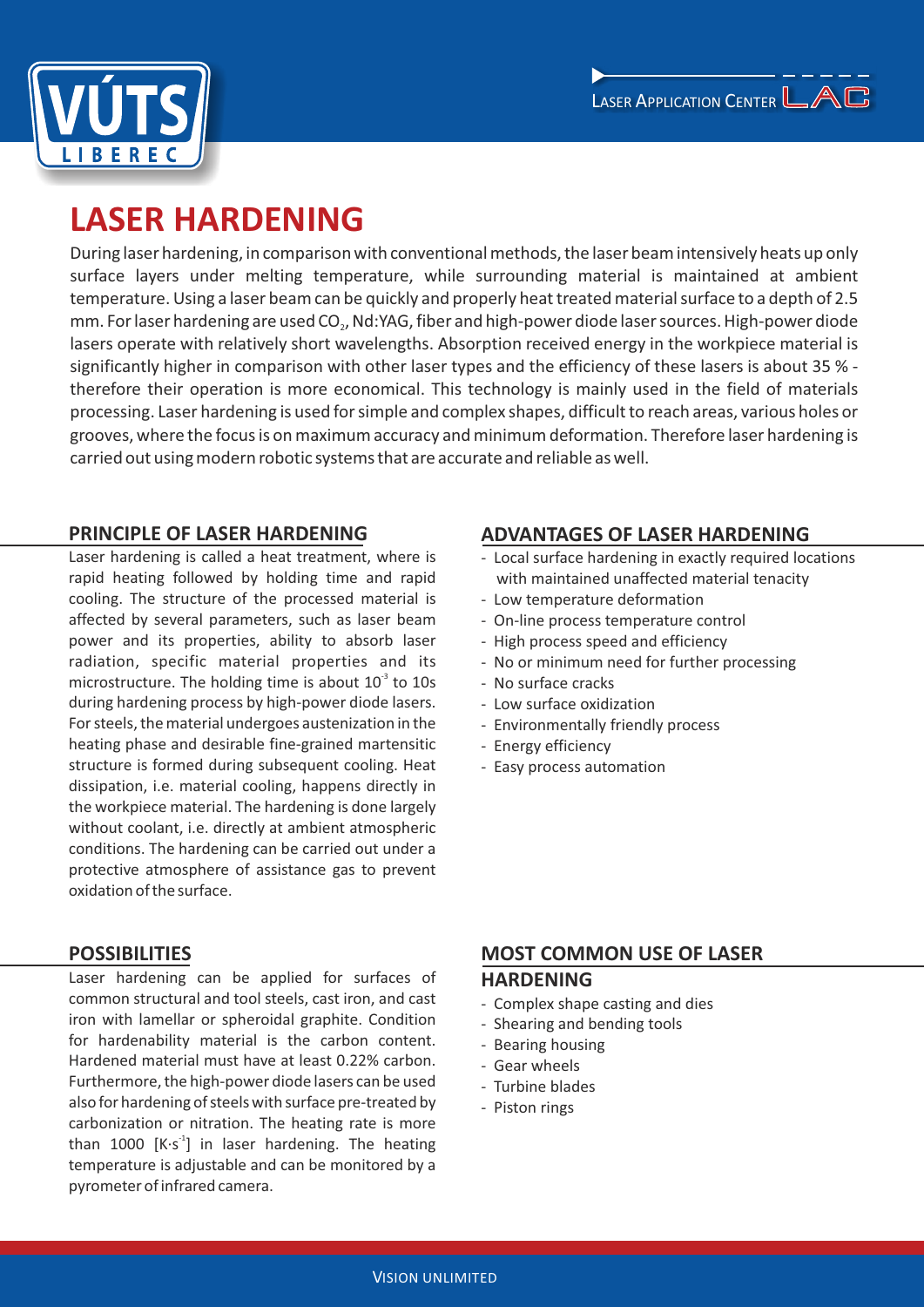

# LASER APPLICATION CENTER

# **LASER APPLICATION CENTER EQUIPMENT**

- · 6 axis robot KUKA KR60 HA
- · Positioner KUKA DKP‐400
- · Table 1000 x 1500 mm with 3D clamping system
- · Diode laser source Laserline LDF 4000‐100
- · Laser hardening optics Laserline
- · IR Pyrometer
- $\cdot$  Connecting the working gases CO<sub>2</sub>, O<sub>2</sub>, N<sub>2</sub>, Ar, He
- · CAM KUKA.Sim Pro

# **TECHNICAL PARAMETERS**

# **Robot KUKA KR60 HA**

| Max. reach     | 2033 mm          |
|----------------|------------------|
| Number of axes | 6                |
| Repeatability  | $<$ +0.05 mm     |
| Control system | KR <sub>C4</sub> |

## **Positioner KUKA DKP400**

| Number of axes | $\mathcal{L}$ |
|----------------|---------------|
| Repeatability  | $±0.1$ mm     |
| Payload        | 400 kg        |

## **Laser source Laserline LDF 4000**

| Max. power    | 4 kW cw         |
|---------------|-----------------|
| Expandability | $10 \text{ kW}$ |
| Wavelength    | 1030-1060 nm    |

## **Process optics Laserline LLK‐B**

| Beam quality     |  |
|------------------|--|
| Focal length     |  |
| $S_{\text{nat}}$ |  |

20-150 mm.mrad  $250$  mm Spot ● Ø 0.2-30 mm 4x4 mm

- 4x8 mm
- 4x16mm